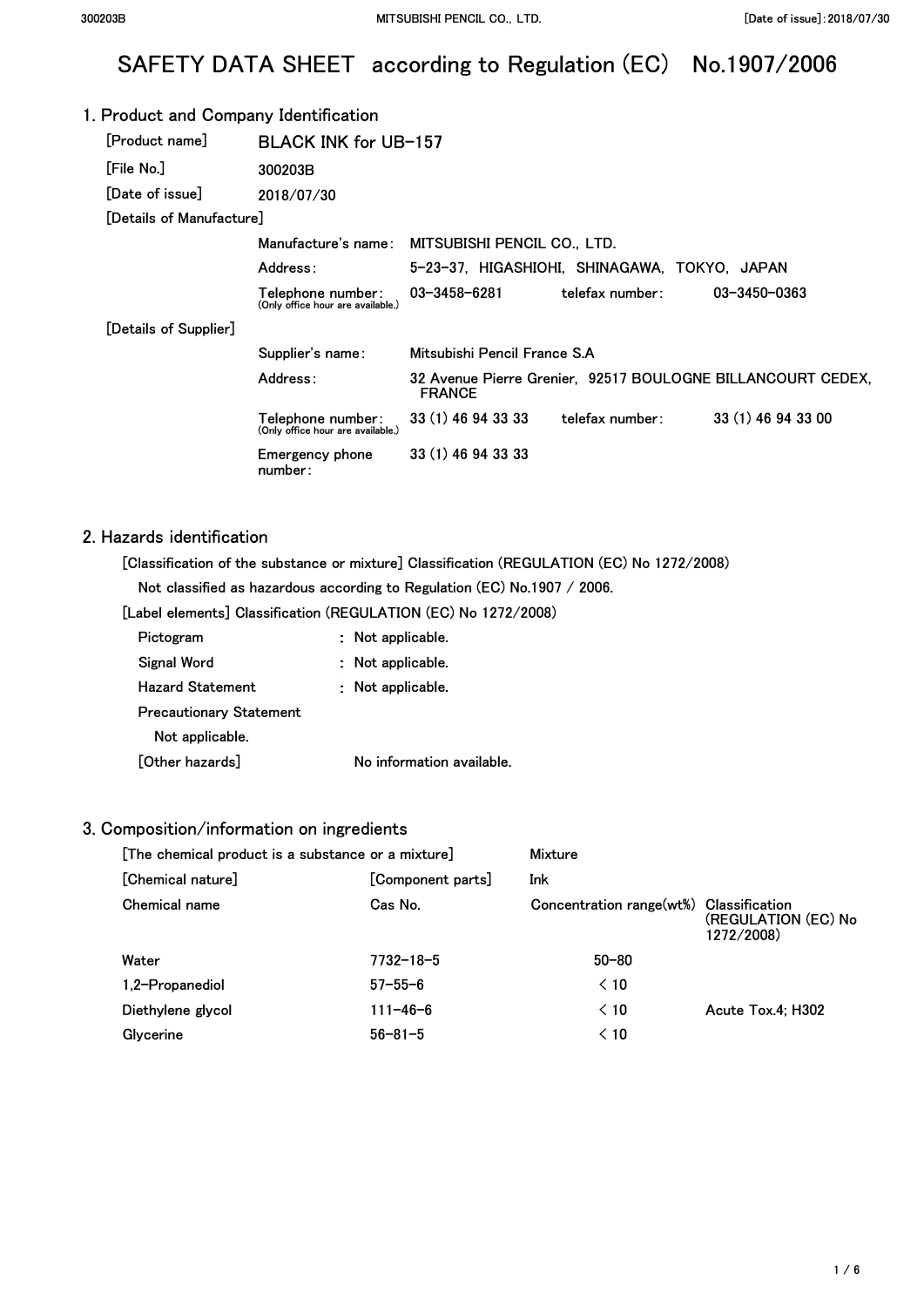and shoes before reuse.

### 4 First aid measures

| TII SL AIU TIIGASUI GS              |                                                                                                                                       |
|-------------------------------------|---------------------------------------------------------------------------------------------------------------------------------------|
| [Description of first aid measures] |                                                                                                                                       |
| Eye contact                         | $\therefore$ Flush eyes with plenty of water for at least 15 minutes.                                                                 |
|                                     | : Take off the contact lens if possible                                                                                               |
|                                     | : Consult medical advice depending on the symptoms.                                                                                   |
| Skin contact                        | : Wash skin with soap and water for at least 15 minutes while removing<br>contaminated clothing and shoes.                            |
|                                     | : Consult medical advice depending on the symptoms.                                                                                   |
|                                     | : Thoroughly clean and dry contaminated clothing and shoes before reu                                                                 |
| Ingestion                           | : Rinse mouth, give plenty of water to dilute. No specific intervention is<br>as compound is not likely to be hazardous by ingestion. |

| Ingestion         | : Rinse mouth, give plenty of water to dilute. No specific intervention is indicated<br>as compound is not likely to be hazardous by ingestion. |
|-------------------|-------------------------------------------------------------------------------------------------------------------------------------------------|
|                   | : Consult medical advice depending on the symptoms.                                                                                             |
| <b>Inhalation</b> | : Due to its low vapor pressure inhalation is unlikely at room temperature.                                                                     |
|                   | $:$ If not feeling well, move to an area of fresh air and rest $\:$                                                                             |
|                   | : Consult medical advice depending on the symptoms.                                                                                             |
|                   | [Most important symptoms and effects, both acute and delayed]                                                                                   |
|                   | No information available.                                                                                                                       |
|                   | [Indication of any immediate medical attention and special treatment needed]                                                                    |

No information available.

### 5. Firefighting measures

| [Extinguishing media]                                   | Regular dry chemical, carbon dioxide, water, regular foam                                            |
|---------------------------------------------------------|------------------------------------------------------------------------------------------------------|
| [Special hazards arising from the substance or mixture] |                                                                                                      |
|                                                         | No further relevant information available.                                                           |
| [Advice for firefighters]                               | Stay upwind and keep out of low areas and avoid inhalation of material or<br>combustion by-products. |
|                                                         | Wear suitable protective equipment.                                                                  |

#### 6. Accidental release measures

[Personal precautions, protective equipment and emergency procedures]

|                                                        | Rope off the area to contain the leak and prohibit entrance except for<br>authorized persons                 |
|--------------------------------------------------------|--------------------------------------------------------------------------------------------------------------|
|                                                        | Wear appropriate protection gear                                                                             |
|                                                        | Do not work in the leeward.                                                                                  |
| [Environmental precautions]                            | Collect leaked material in empty container after leading outflow to a safe area<br>containing earth and sand |
|                                                        | Do not allow leaked material to pollute rivers, lakes, etc.                                                  |
| [Methods and material for containment and cleaning up] |                                                                                                              |
|                                                        | Wipe off by dry cloth and wash with water.                                                                   |
|                                                        | Dispose of pollution or waste in accordance with national, state and local<br>regulations.                   |
| [Reference to other sections]                          | No information available.                                                                                    |
|                                                        |                                                                                                              |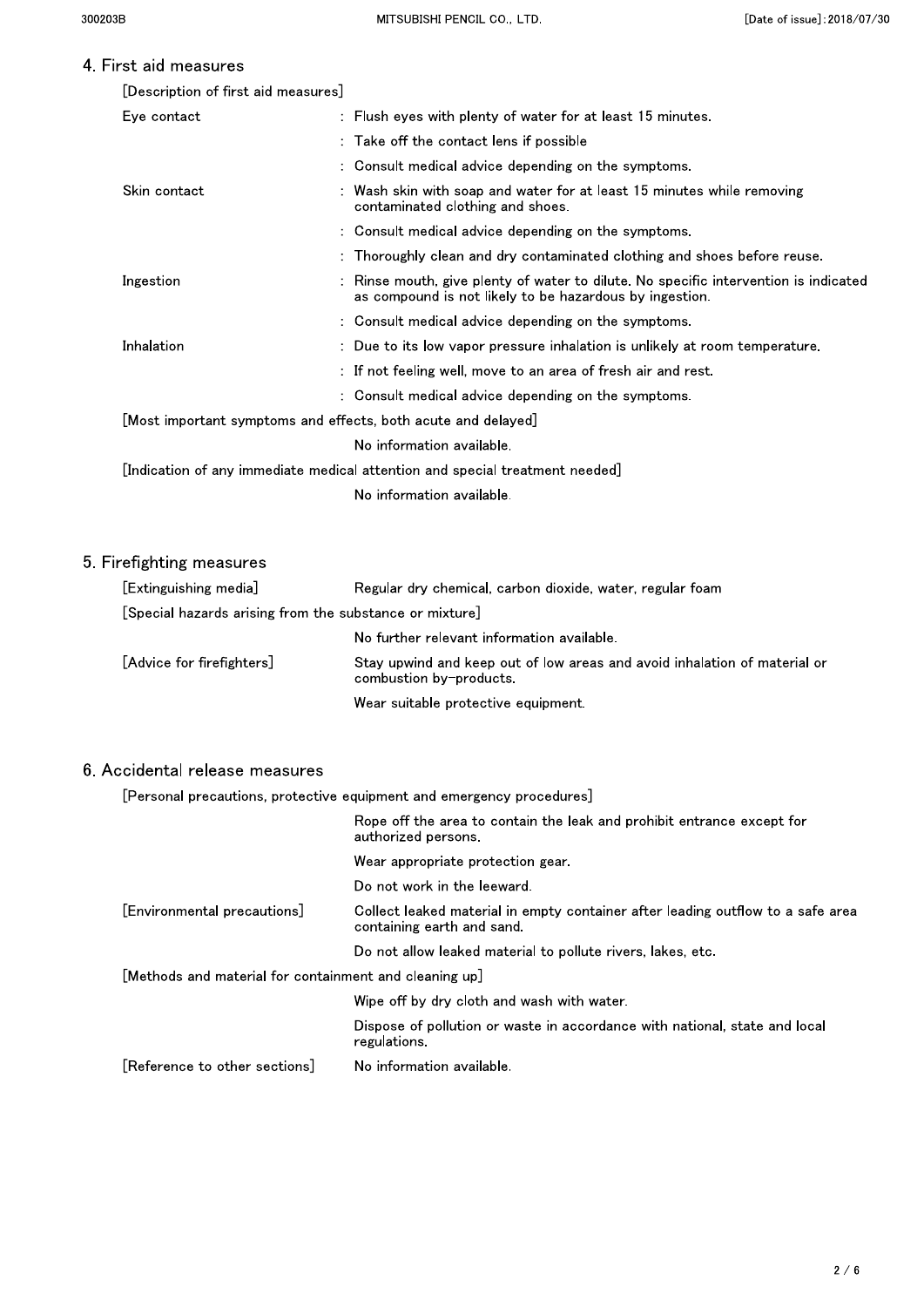### 7. Handling and storage

| [Precautions for safe handling]                                |                                                                                                |  |
|----------------------------------------------------------------|------------------------------------------------------------------------------------------------|--|
|                                                                | Do not lick or swallow the ink.                                                                |  |
|                                                                | Avoid contact with skin and eves                                                               |  |
|                                                                | Recap after use, and keep out of the reach of infants.                                         |  |
| [Conditions for safe storage, including any incompatibilities] |                                                                                                |  |
|                                                                | Keep away from oxidizing materials, ignition sources, high temperature and<br>direct sunlight. |  |
|                                                                | Use a container to fill up at the time of shipment.                                            |  |
|                                                                | Recommended temperature : $0-40^{\circ}$ C                                                     |  |
| $[Specific$ end $use(s)]$                                      | No information available.                                                                      |  |

## 8. Exposure controls/personal protection

| [Control parameters]   |             |                                                                                                                                                                               |
|------------------------|-------------|-------------------------------------------------------------------------------------------------------------------------------------------------------------------------------|
| Chemical name          | <b>OSHA</b> | <b>ACGIH</b>                                                                                                                                                                  |
| Glycerine              |             | (TWA)10mg/m3                                                                                                                                                                  |
| [Exposure controls]    |             |                                                                                                                                                                               |
| Protective equipment   |             | : Not required.                                                                                                                                                               |
| Respiratory protection |             | $:$ Not required.                                                                                                                                                             |
| Hands protection       |             | : It is not particularly necessary, but the person of the<br>erethism recommends in particular the wearing of<br>protection gloves from an aspect of the contact<br>defense.  |
| Eye protection         |             | : It is not particularly necessary, but the person of the<br>erethism recommends in particular the wearing of<br>protection glasses from an aspect of the contact<br>defense. |
| Skin protection        |             | : It is not particularly necessary, but the person of the<br>erethism recommends in particular the wearing of<br>protection clothes from an aspect of the contact<br>defense. |

### 9 Ph

| iysical and chemical properties                         |                                                                   |
|---------------------------------------------------------|-------------------------------------------------------------------|
| [Information on basic physical and chemical properties] |                                                                   |
| Color                                                   | <b>Black</b>                                                      |
| State                                                   | Liquid                                                            |
| Odor                                                    | No information available.                                         |
| рH                                                      | $:$ about $83$                                                    |
| Boiling point                                           | : No information available.[Water $100.0^{\circ}$ C]              |
| Melting point                                           | No information available.                                         |
| Flash point                                             | : No information available.[1,2-Propanediol $99.0^{\circ}$ C]     |
| Autoignition temperature                                | : No information available. [Diethylene glycol $365.0^{\circ}$ C] |
| <b>Explosion limits</b>                                 | No information available.                                         |
| Vapor density(air=1)                                    | No information available.                                         |
| Density                                                 | about11                                                           |
| Solubility in water                                     | No information available.                                         |
| Evaporation rate                                        | $:$ No information available.                                     |
| [Other information]                                     | No information available.                                         |
|                                                         |                                                                   |
|                                                         |                                                                   |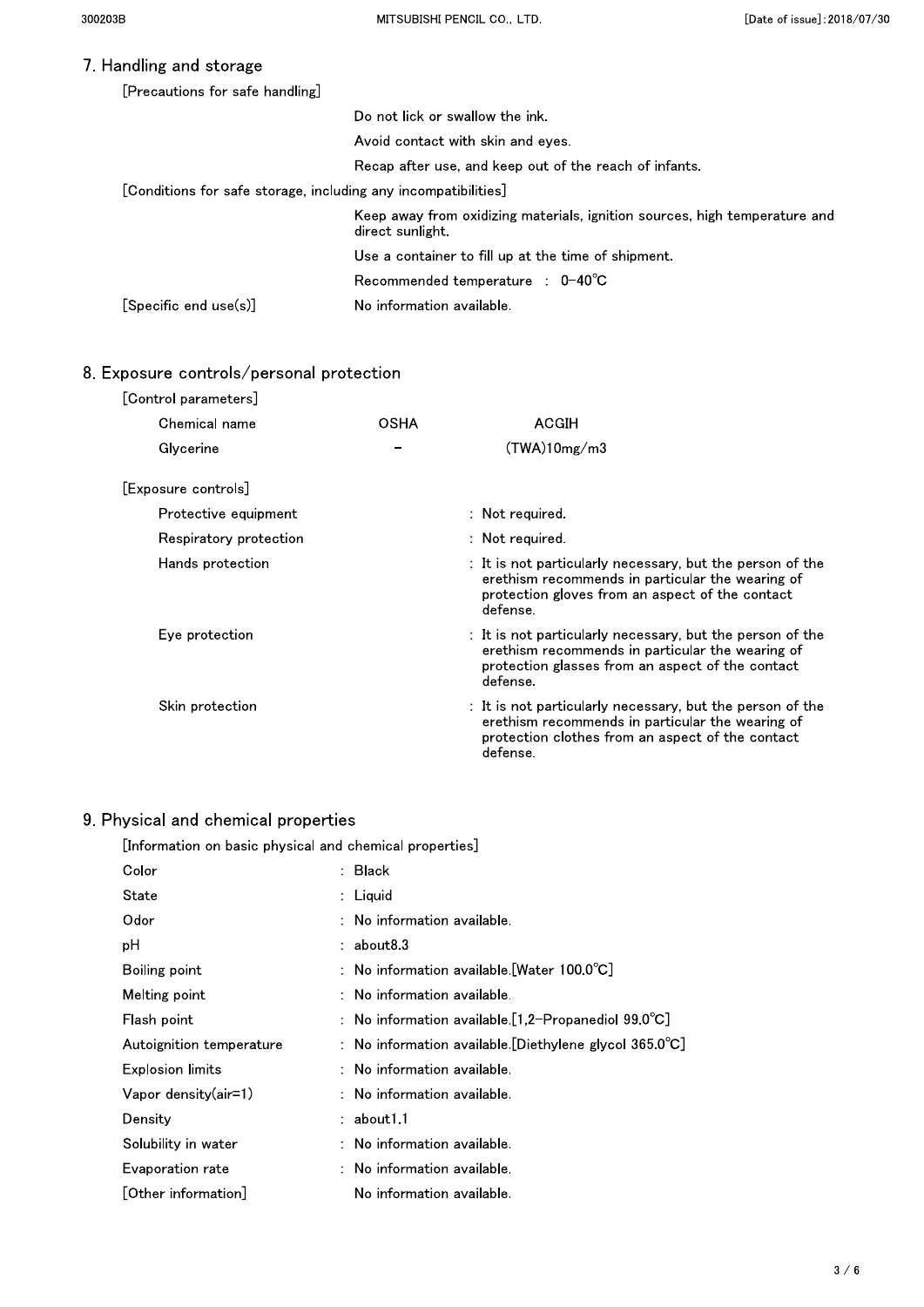| 10 Stability and reactivity                                                |                                                                            |
|----------------------------------------------------------------------------|----------------------------------------------------------------------------|
| [Chemical stability]                                                       | This mixture is stable in normal temperature, a condition of the pressure. |
| [Reactivity]                                                               | No data available.                                                         |
| [Conditions to avoid]                                                      | Avoid heat, flames, sparks and other sources of ignition.                  |
|                                                                            | Avoid direct sunlight and high temperature.                                |
| [Incompatible materials]                                                   | No information available.                                                  |
| [Hazardous decomposition products]<br>[Possibility of hazardous reactions] | No information available.<br>No information available.                     |
|                                                                            |                                                                            |
| 11. Toxicological information                                              |                                                                            |
| [Information on toxicological effects]                                     |                                                                            |
| Acute toxicity(oral)                                                       |                                                                            |
| Not classified                                                             | : >5000 mg/kg (estimate value)                                             |
| Acute toxicity(skin)                                                       |                                                                            |
| Classification not possible                                                | : No information available.                                                |
| Acute toxicity(inhalation:vapours)                                         |                                                                            |
| Classification not possible                                                | : No information available.                                                |
| Skin corrosion/irritation                                                  |                                                                            |
| No information available.                                                  |                                                                            |
| Serious eye damage/Eye Irritation                                          |                                                                            |
| No information available.                                                  |                                                                            |
| Respiratory sensitizer                                                     |                                                                            |
| No information available.                                                  |                                                                            |
| Skin sensitizer                                                            |                                                                            |
| No information available.                                                  |                                                                            |
| Germ cell mutagenicity                                                     |                                                                            |
| No information available.                                                  |                                                                            |
| Carcinogenicity                                                            |                                                                            |
| No information available.                                                  |                                                                            |
| Toxic to reproduction                                                      |                                                                            |
| No information available.                                                  |                                                                            |
| Specific target organ systemic toxicity(single exposure)                   |                                                                            |
| No information available.                                                  |                                                                            |
| Specific target organ systemic toxicity (repeated exposure)                |                                                                            |
| No information available.                                                  |                                                                            |
| Aspiration hazard                                                          |                                                                            |
| No information available.                                                  |                                                                            |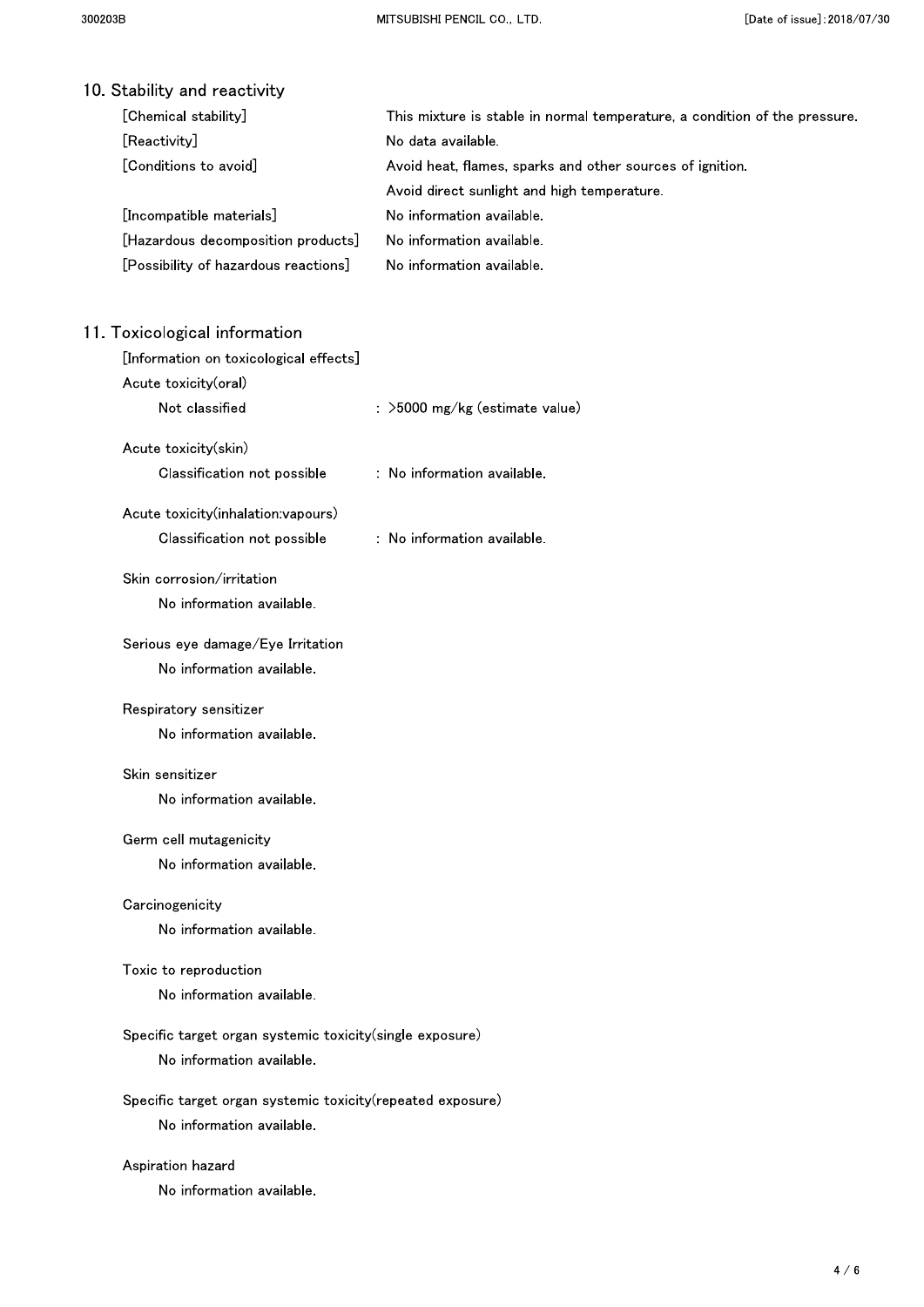Hazard to the Aquatic Environment (Acute) No information available.

### Hazard to the Aquatic Environment (Chronic) No information available.

### 12. Ecological information

| [Toxicity for fish]                  | No information available. |
|--------------------------------------|---------------------------|
| [Toxicity for crustaceans]           | No information available. |
| [Toxicity for algae]                 | No information available. |
| [Persistence and degradability]      |                           |
|                                      | No information available. |
| [Bioaccumulative potential]          | No information available. |
| [Mobility in soil]                   | No information available. |
| [Results of PBT and vPvB assessment] |                           |
|                                      | No information available  |
| [Other adverse effects]              | No information available. |

### 13. Disposal considerations

[Waste treatment methods] Dispose in accordance with all current regulations and standards. Do not allow it to flow into the drainages with waste fluid.

#### 14. Transport information

| [Transport hazard class(es)]      | Not applicable                                                                                                                               |
|-----------------------------------|----------------------------------------------------------------------------------------------------------------------------------------------|
| [UN number, proper shipping name] |                                                                                                                                              |
|                                   |                                                                                                                                              |
| [Packing group]                   | No information available.                                                                                                                    |
| [Special precautions for user]    | Check the container for any leakage. Load a cargo without a dropping or<br>incurring damage, and take causion against collapse of container. |

#### 15. Regulatory information

[Safety, health and environmental regulations/legislation specific for the substance or mixture] Follow all regulation in your country.

#### [Chemical safety assessment]

Ink or lead are manufactured in accordance with ISO 8124-3 Safety of Toys - Part 3""